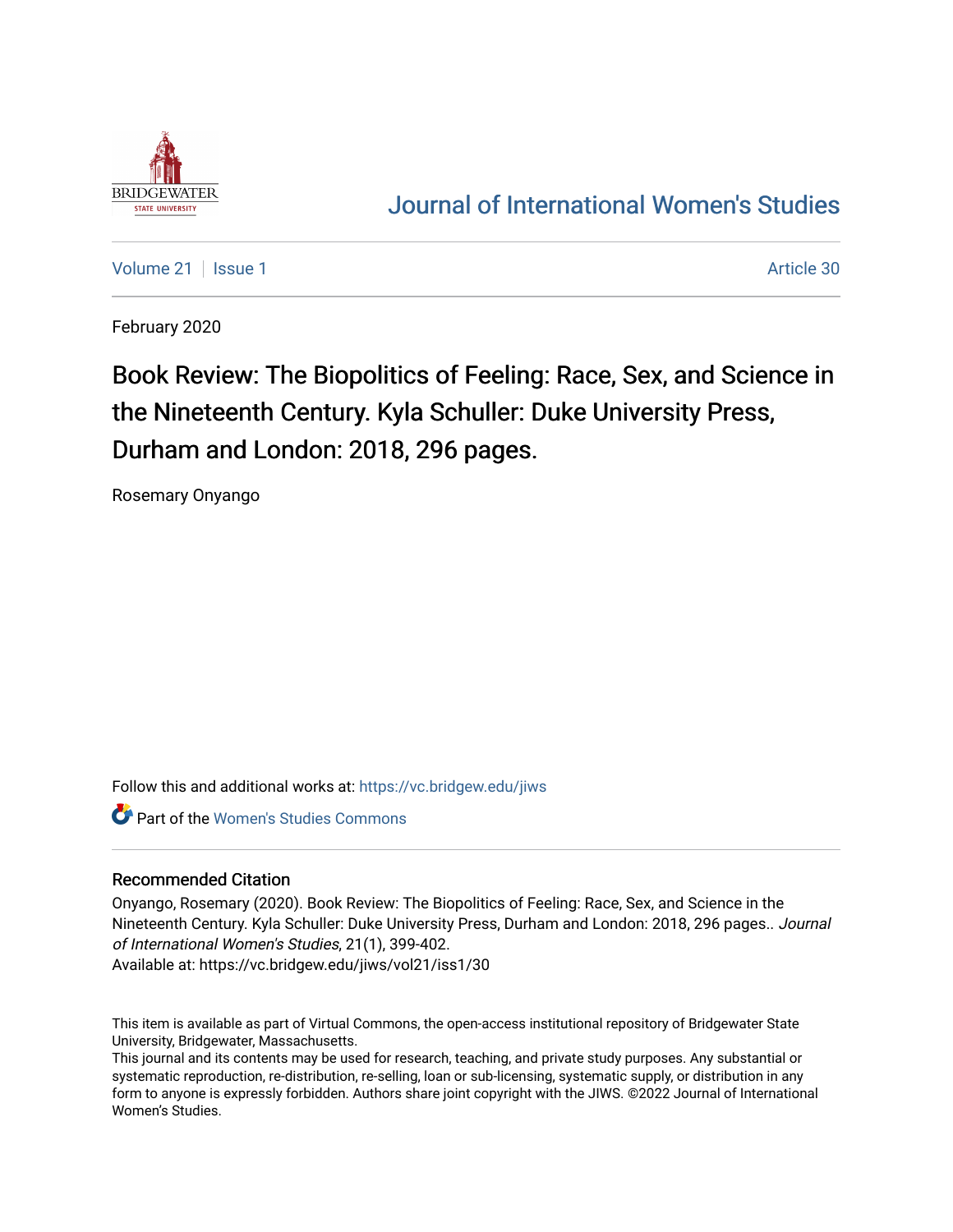#### Onyango: Book Reviewed by Rosemary Onyango, Eastern Illinois University

This journal and its contents may be used for research, teaching and private study purposes. Any substantial or systematic reproduction, re-distribution, re-selling, loan or sub-licensing, systematic supply or distribution in any form to anyone is expressly forbidden. ©2020 Journal of International Women's Studies.

### *The Biopolitics of Feeling: Race, Sex, and Science in the Nineteenth Century.* **Kyla Schuller: Duke University Press, Durham and London: 2018, 296 pages. Photographs, excerpts, notes and index included. \$61.04 hardcover, \$21.55 paperback. Reviewed by Rosemary Onyango, Eastern Illinois University**

By Rosemary Onyango<sup>[1](#page-1-0)</sup>

Kyla Schuller's *The Biopolitics of Feeling: Race, Sex, and Science in the Nineteenth Century* is an impressive synthesis of historical and theoretical work. The discussion presents biopolitics and biopower of the nineteenth and early twentieth centuries as complex and contentious concepts anchored on various narratives of power and support involving institutions such as the government, religious organizations, educational and agencies. Drawing from diverse disciplinary perspectives, Schuller examines theories of evolution, eugenics, and heredity and in turn, their influence on reproductive rights and assumptions of racial, ethnic and gender hierarchies. The breadth of discussion, delineates how marginalized groups have historically and presently been controlled, manipulated and exploited as well as how they have challenged their condition (e.g. geographical distribution and isolation, reproductive rights, raising of children). This book makes an important contribution to scholarship on biopolitics and biopower and offers opportunity for readers to contemplate a number of issues including limitations of human thinking in different epochs and the influence of theories on promoting social hierarchies and inequalities.

The book is divided into five chapters and has an introduction and epilogue, all of which are carefully titled, documented and opened with intriguing quotations that grab the reader's attention. Every chapter explores the sentiments and realities of biopolitics of the nineteenth and early twentieth centuries particularly, the centrality of race and gender logic to the rule of life, reproduction and death attributed to preoccupation of Anglo-Saxons with social, biological and reproductive control of species perceived as a threat.

The introduction titled "Sentimental Biopower" amplifies the topic and how every chapter highlights biopolitical discourse. This section delineates multifaceted core concepts such as impressibility, sentimentalism, biopower and biopolitics. Impressibility refers to the body's capacity to be affected by external agents, while sentimentalism denotes how to incorporate the effect of external agents and make sense of their influence on progression. Schuller states:

Sentimentalism stimulates the moral virtuosity and emotional release of the sympathizer and her affective attachment to the nation-state at the expense of the needs of the chosen targets of her sympathy, typically those barred from the status of the individuated Human: often the impoverished, the racialized, the conquered, the orphaned, and/or animalized (2).

Schuller draws from Michel Foucault's idea of "biopolitics," (social and political power over human life) which encompasses "biopower" (execution of biopolitical imaginations) and explains ways in which these intertwined concepts are instrumental in enforcing a system of governance that classifies human beings according to their presumed impressibility. Furthermore, this system places them on hierarchies based on race, gender, ethnicity and class in ways that determine perceptions of their worth and worthlessness. She states, "Within biopower, racialization and sex difference do the work of unevenly assigning affective capacity throughout a

1

<span id="page-1-0"></span><sup>1</sup> Africana Studies Program, Eastern Illinois University.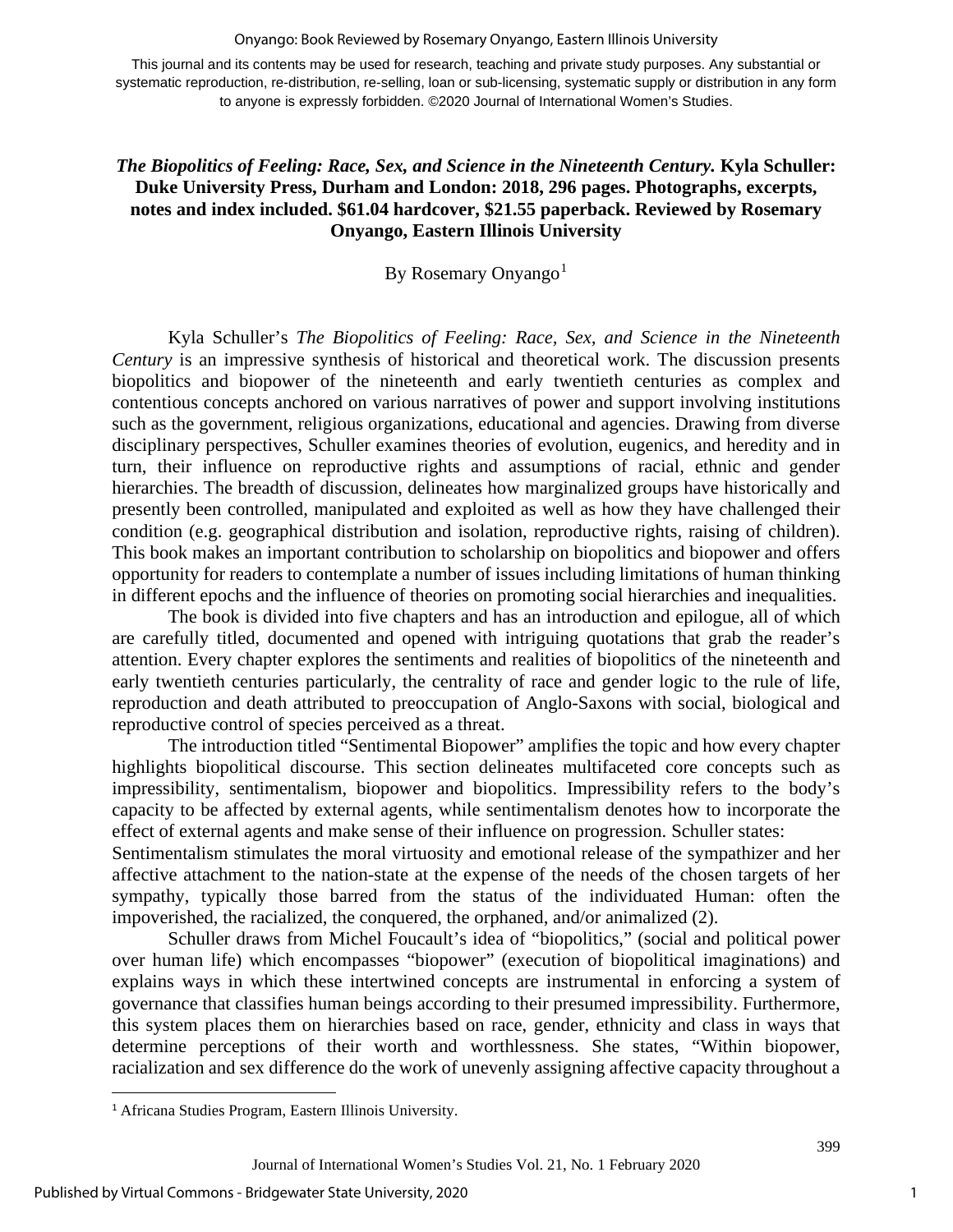population" (11). In essence, nineteenth century science is based on feelings rather than concrete evidence and deems the racialized inferior, uncivilized, socially inept and intellectually substandard.

Chapter one "Taxonomies of Feeling" fleshes out evolutionist perspectives on species, race and sex differentiation and exposes multiple philosophical intricacies including those steeped in prejudices. Schuller notes that American evolution theorists including Jean-Baptiste Lamarck and Joseph Le Conte challenged Charles Darwin's theory of natural selection, and instead promoted Lamarck's paradigm that favored a self-devised version of evolution. The chapter examines nineteenth century politics of human sciences, race and sexual differentiation. This politics of this era influenced racialized and gendered discourses related to eugenics, presumptions about the effect of heredity and environment on human traits, and who counts as a properly developed human and who falls short of these standards. While the analyses presented in some sections of this chapter can get mired in theoretical convolutions, Schuller's ideas indicate that like Darwin's theoretical perspective, American evolutionists' model was flawed and incomprehensive.

The second chapter, "Body as Text, Race as Palimpsest" explores exemplars of black feminist perspectives on biopolitics articulated by Frances Harper and Anna Julia Cooper who were raising awareness about black women's rights in the nineteenth and early twentieth centuries. It documents the interplay between biopolitics of racial degradation of multi-ethnic reformers and black feminists' commitment to biopolitics of racial uplift and women's rights. This chapter lends insight into the inherent biased set of beliefs in racial and gender politics promoted to undermine sensations of women and people of color. Schuller documents that black feminists represented by Harper and Cooper shunned the notion that the black race is a static artifact of the past. Instead, Schuller explains how they challenged white supremacist logic that distorted gender and sexual differences and fragmented racial formation in ways that projected black women as incapable of achieving true womanhood in the Victorian sense. Harper and Cooper confronted biopolitical discourse of this epoch on racialized groups and women, arguing that misconceptions about black bodies prevented African Americans from exercising their full potential. Schuller asserts that in their endeavor to promote socially uplifting discourse, these black feminists affirmed that the black race is dynamic and viable, malleable looking to the future and capable of shaping its destiny. This chapter reminds readers of the importance of promoting feminist politics that is attentive to the influence of transecting forms of domination including gender, race, sexuality, ethnicity and class that often augment different kinds of prejudice.

Whereas in the preceding chapter black feminists challenged gender and racial inequalities, Schuller devotes Chapter 3, titled "Vaginal Impressions," to examining archival research on sexual differentiation of the nineteenth century focusing on medical theories on vaginal impressions promoted by two early white women physicians: Elizabeth Blackwell and Mary Walker. In the context of an American version of evolution, feminist ideas of this era and racial history of sexuality, white women were considered well developed mentally and physically, and morally superior thus, impressible. Schuller details how Blackwell and Walker's race and professional standing as physicians provided opportunities for social, sexual, political and professional agency enabling them to assert their sexual self-determination, womanhood, reproductive potential, superior sensations and same-sex relationships. While this chapter endorses white supremacist ideas, it appears to challenge biopolitical discourses that ranked women's senses as inferior to men's (discussed in chapter 2). The chapter concludes with statements about the social and intellectual legacy of biopolitics of feeling, "which plays out in the realms as varied as affect theory, white feminisms, the criminal justice system, mainstream gay rights movements, and trans

400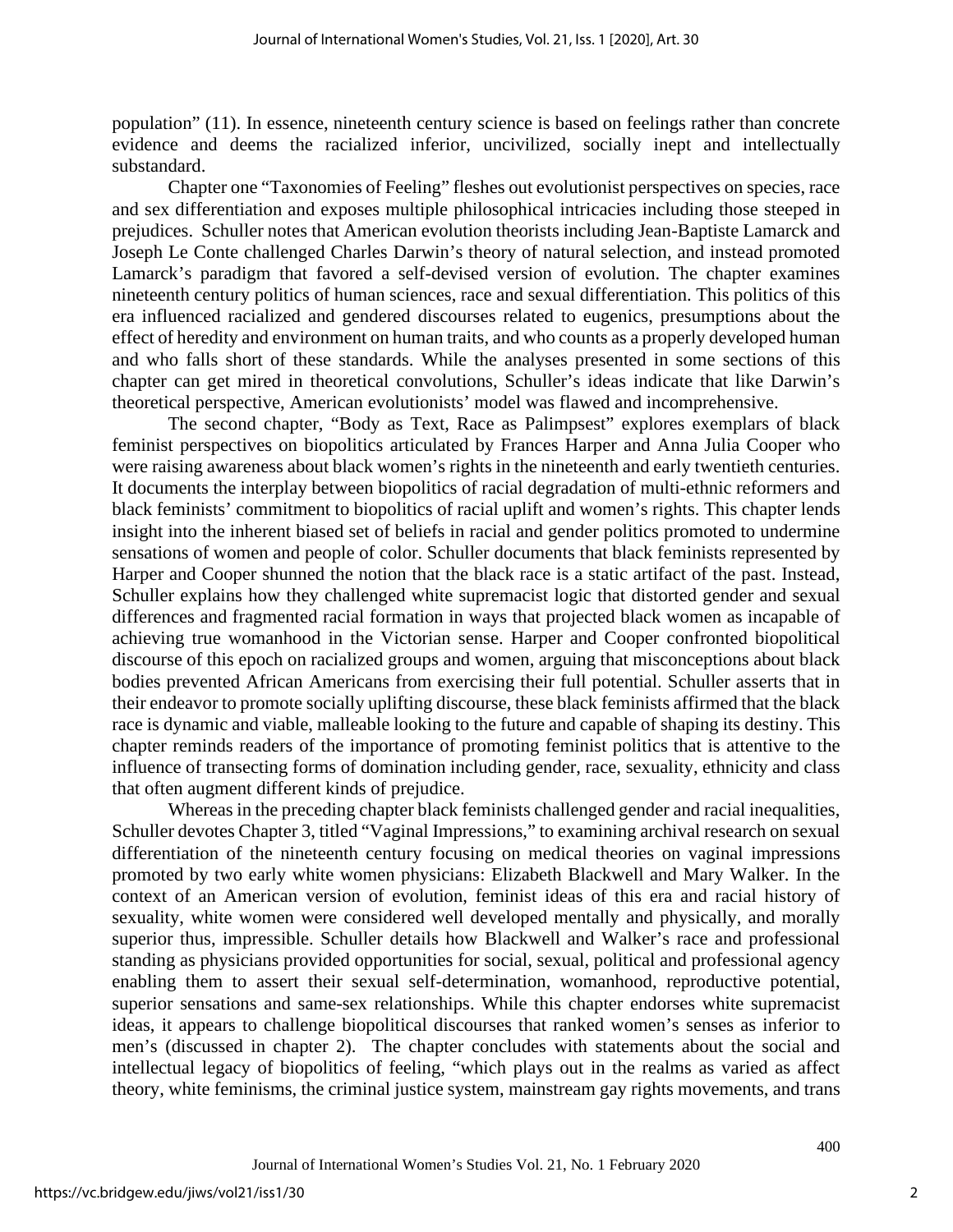exclusionary radical feminism" (133). Since this legacy continues to influence rationalities in politics of sexuality, class, gender ideals and the body, this chapter reminds readers that it is crucial to re-examine ways of conceptualizing with feminist theories and activism. This requires taking cognizance of women's diverse experiences, identities, knowledge and strengths in pertinent contexts.

Chapter 4 "Incremental Life" explores a valuation of life that projects Anglo-Saxons as more evolved, impressionable, sentimental and civilized than other races seemingly devoid of racial fitness. It highlights biopolitical strategy of population management during the eras of industrialization, urbanization and immigration and underscores the centrality of immigrant labor to American economy. Schuller argues that sentimental biopower is predicated on the threat of growing populations of immigrant and street children to the middle class that necessitates molding these children, according to the needs of capitalist economy. Using multiple sources including notes pinned on abandoned infants, oral histories and photographs, Schuller details the shipping of two hundred thousand children by train from New York to rural farms, their separation from financially stable parents as well as desperate poverty-stricken biological parents, and the harrowing experiences they endured in return for free room and board.

Schuller dedicates a substantial section of chapter 4 to Charles Loring Brace's Emigration Plan project undertaken by Children's Aid Society (CAS) during the mid to late nineteenth century to exemplify the influence of American evolution theorists on population regulation. The chapter delves into the roles played by individuals, the state, religious organizations and private institutions in establishing orphanages, foster homes, juvenile reformatories, and industrial schools to isolate children and execute a process intended to rewire, regulate and transform them from their perceived primitive stage to "civilized" and reliable domestic laborers. Although Native American children were taken from their families to off-reservation boarding schools to be subjected to drills, religious education and menial labor, Schuller adds that CAS preferred Irish, Italian, German and Jewish male youth as adaptable to new behavior. Conversely, CAS perceived girls as less adaptable and African Americans and Native Americans nearly extinct and irredeemable. "Indeed, the United States was often figured as an orphan of Europe, a parentless and youthful empty continent. Yet when targeting the allegedly malleable bodies of Irish-and German-origin children through tactics of urban charity, biophilanthropists worked... through…rebirthing immigrant children into the family of whiteness" (164). Schuller observes that this evolutionary scheme of American civilization via isolation and character training was viewed as a method of overriding genetic wiring.

W.E.B. Du Bois's emancipatory intellectual activism and his rebuttal to evolutionists and contribution to the eugenics debate is the focus of chapter 5. Schuller argues that while proponents of racist eugenics preserved an oppressive racial structure and viewed social reforms that could prolong the lives of those deemed unfit as detrimental to the nation's future, intellectual activists like Du Bois promoted a more empowering version of biopolitics for marginalized races. Du Bois challenged the discourse of white supremacy inherent in Darwinism and American evolutionists whose "scientific" logic about black inferiority validated their pushing for contraceptives, sterilization and racial discrimination. He re-conceptualized how best African American women can regain their reproductive liberty and parenting capability by becoming agents that control their own reproduction potential. Schuller further documents that Du Bois critiqued taboos against respectable social mixing of the races as tactics of white supremacy. His counter narratives on evolution and anti-racist theories on eugenics strived to unsettle stipulations that belittled African Americans and coerced black women to control/cease reproduction. In essence, he promoted a